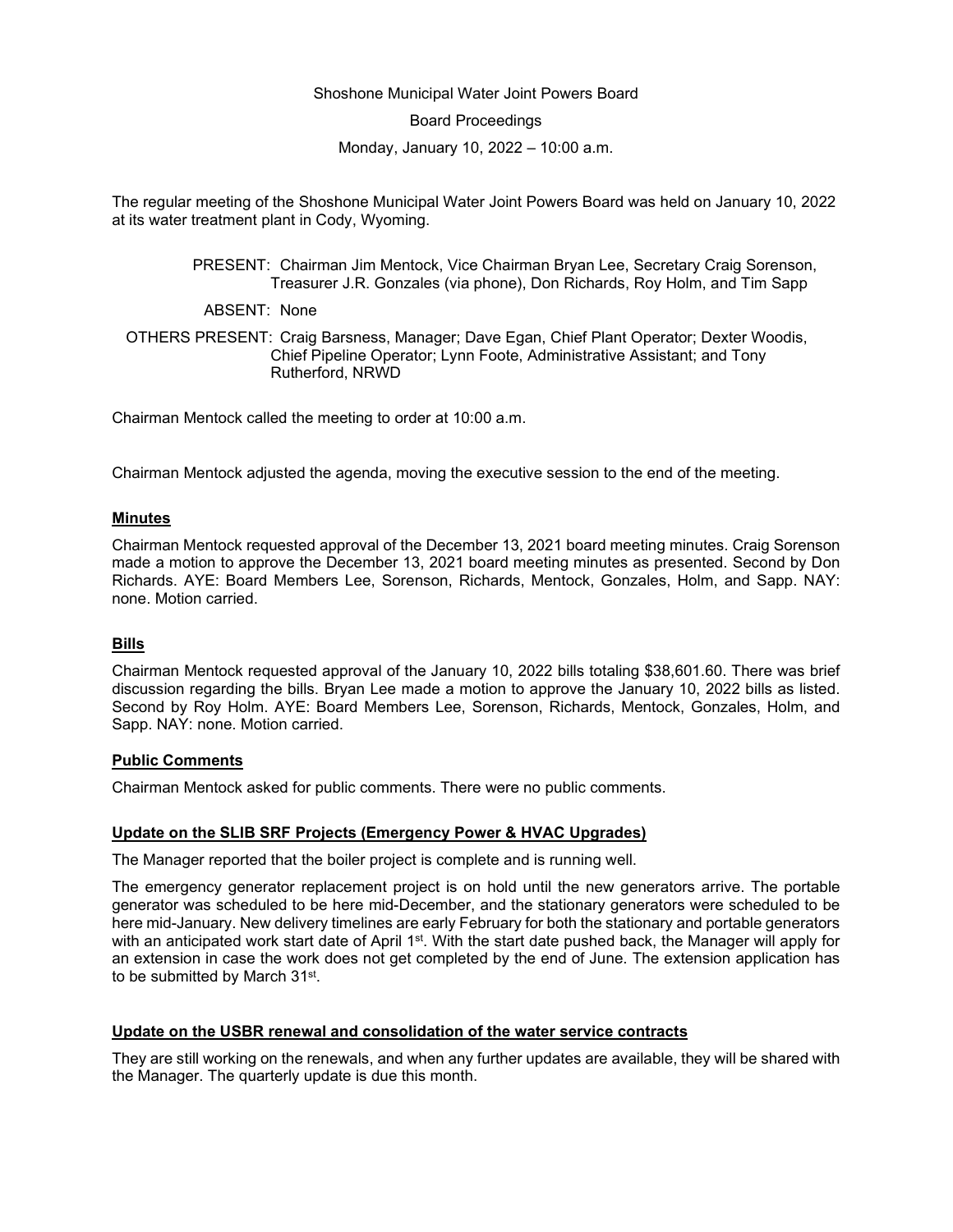## **Update on the filter wash water waste valve replacements**

The Manager reported that all 5 valves and materials needed for the final valve replacements are on site. The contractors will begin work January 17<sup>th</sup>. There is a price increase from last year, but it is still within the budget.

# **Update on Loan Refinancing**

The Manager reported that First Bank of Wyoming has started on the refinancing of the loan at a 2.60% fixed rate for the life of the loan (approximately 16 years).

## **Bureau of Reclamation Water Service Request**

The Manager reported that the Bureau of Reclamation has asked if SMP could supply raw water to a new shop they are planning to build just west of our Booster Pump Station. The manager supplied information to our attorney to review and give advice on how to proceed. The attorney drafted a letter detailing why SMP should not supply water to the Bureau of Reclamation. The board reviewed the letter. Bryan Lee made a motion to send the letter as is to the Bureau of Reclamation. Second by Tim Sapp. AYE: Board Members Lee, Sorenson, Richards, Mentock, Gonzales, Holm, and Sapp. NAY: none. Motion carried.

# **Chief Plant Operator's Report**

- The Chief Plant Operator reported that things are running well and presented an overview of the Monthly Production Summary report.
- Production for December was up 3% from November and up 6.4% from last year.
- Chemical costs for December were down 2% from November.
- The Chief Plant Operator gave a brief overview of employees and schedules.
- Upcoming projects include the filter wash water waste valve replacements.

## **Chief Pipeline Operator's Report**

- The Chief Pipeline Operator reported that the pipeline continues to run well.
- Current projects include winter cleaning and exercising valves.
- There was brief discussion on a minor leak on the Deaver Frannie spur. The leak was located quickly and was determined to be metered water.

## **Manager's Report**

- WYO-STAR interest for December has not yet posted. WYO-STAR I interest for November was 0.373%. WYO-STAR II interest for November was 1.166%.
- Water use figures for December were up 0.6% over the previous December. Water use figures are up 4.9% for the fiscal year.
- There was brief discussion regarding a letter from DEQ addressing the individual tap agreement on the Deaver Frannie spur.
- There was brief discussion regarding federal funds that may become available for future projects.

# **Other Business**

There was no other business to be discussed.